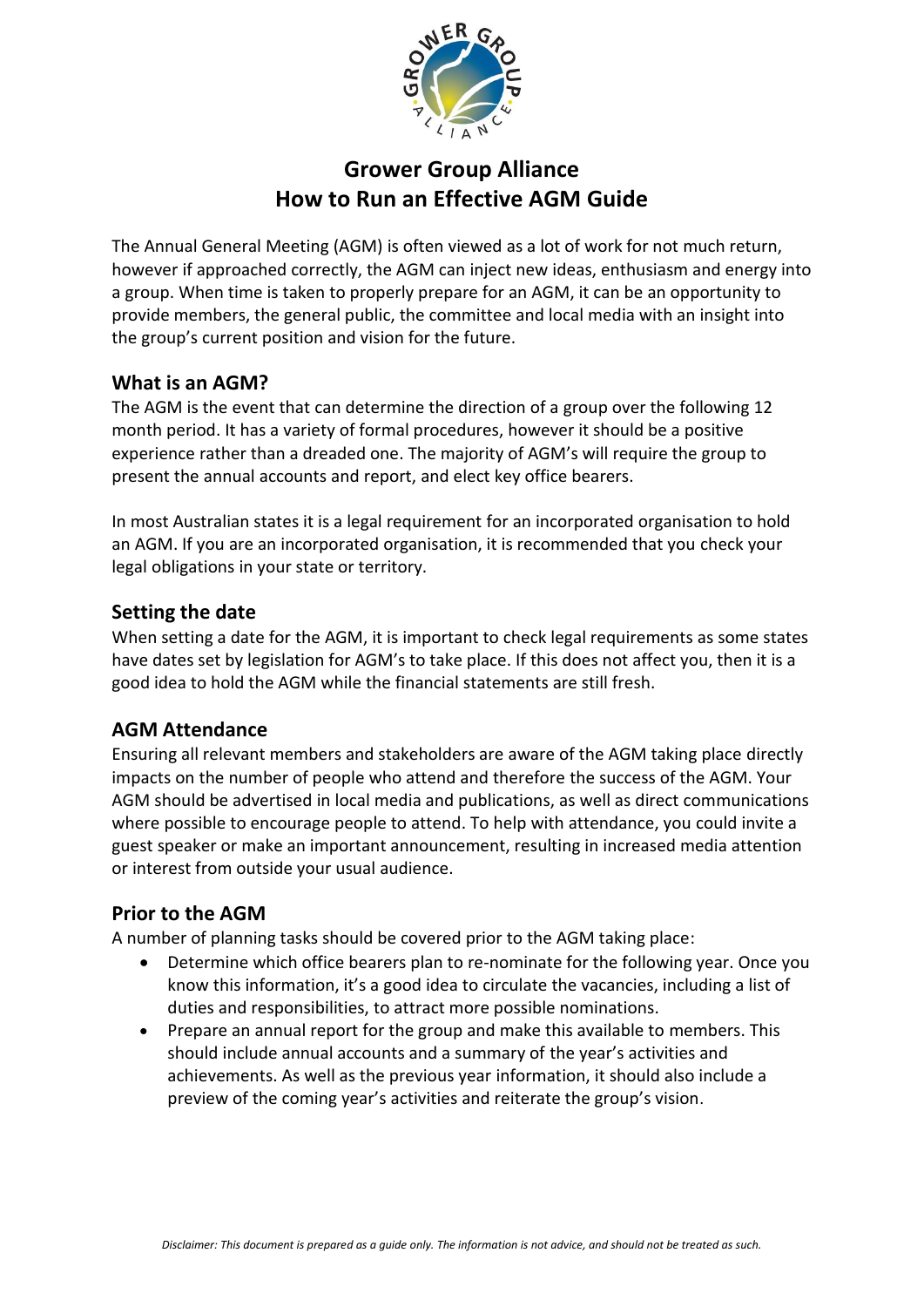

## **During the AGM**

There are certain activities that should occur during the AGM:

- Separate motions will be required to accept last year's AGM minutes, the chairman's report and treasurer's financial report.
- Nominations should be held for key office bearers such as the chairperson, deputy chair, secretary, treasurer and committee members. A vote will be required in the case of multiple nominations for one position.
- Provide sufficient time in the meeting for open exchange of opinions so that issues that could affect your membership base will be brought into the open.

At the conclusion of the AGM, the first meeting of the new committee should be set for any handovers to occur. This includes documentation, bank details, stamps etc. and organising to change signatures for group bank accounts.